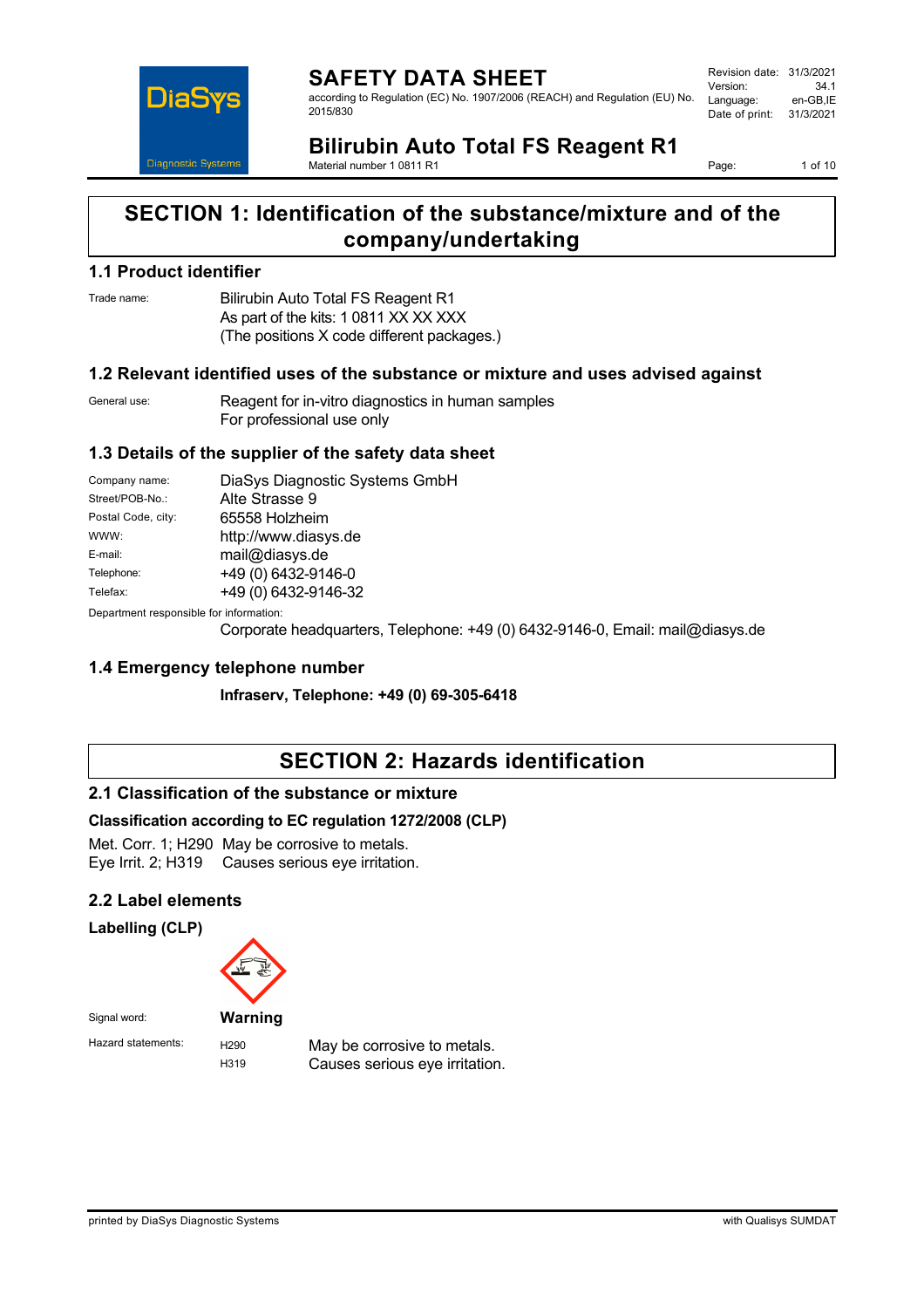

Material number 1 0811 R1

according to Regulation (EC) No. 1907/2006 (REACH) and Regulation (EU) No. 2015/830

| Revision date: | 31/3/2021 |
|----------------|-----------|
| Version:       | 34.1      |
| Language:      | en-GB.IE  |
| Date of print: | 31/3/2021 |
|                |           |

**Bilirubin Auto Total FS Reagent R1**

Page: 2 of 10

Precautionary statements:

| ,,,,,, |                  |                                                                                                                                                    |
|--------|------------------|----------------------------------------------------------------------------------------------------------------------------------------------------|
|        | P <sub>234</sub> | Keep only in original packaging.                                                                                                                   |
|        | P <sub>264</sub> | Wash hands and face thoroughly after handling.                                                                                                     |
|        | P <sub>280</sub> | Wear protective gloves/protective clothing/eye protection.                                                                                         |
|        |                  | P305+P351+P338 IF IN EYES: Rinse cautiously with water for several minutes. Remove contact<br>lenses, if present and easy to do. Continue rinsing. |
|        | P337+P313        | If eye irritation persists: Get medical advice/attention.                                                                                          |
|        | P390             | Absorb spillage to prevent material damage.                                                                                                        |
|        |                  |                                                                                                                                                    |

## **2.3 Other hazards**

A corrosive effect cannot be ruled out because of the pH value.

Results of PBT and vPvB assessment:

No data available

# **SECTION 3: Composition / information on ingredients**

3.1 Substances: not applicable

#### **3.2 Mixtures**

Chemical characterisation:Aqueous solution

Hazardous ingredients:

| Ingredient                           | Designation                                       | Content  | Classification                                                                                                                                 |
|--------------------------------------|---------------------------------------------------|----------|------------------------------------------------------------------------------------------------------------------------------------------------|
| EC No.<br>231-595-7<br>CAS 7647-01-0 | Hydrochloric acid                                 | $< 5 \%$ | Met. Corr. 1; H290. Skin Corr. 1B; H314.<br>STOT SE 3; H335.                                                                                   |
| CAS 57-09-0                          | EC No. 200-311-3 Cetrimonium bromide $\leq 2.5\%$ |          | Acute Tox. 4; H302. Skin Irrit. 2; H315.<br>Eye Dam. 1; H318. STOT SE 3; H335.<br>STOT RE 2; H373. Aquatic Acute 1; H400<br>$(M-factor = 1)$ . |

Full text of H- and EUH-statements: see section 16.

# **SECTION 4: First aid measures**

#### **4.1 Description of first aid measures**

| General information:    | If medical advice is needed, have product container or label at hand. First aider: Pay<br>attention to self-protection!                                                                                                                    |
|-------------------------|--------------------------------------------------------------------------------------------------------------------------------------------------------------------------------------------------------------------------------------------|
| In case of inhalation:  | Provide fresh air. Seek medical aid in case of troubles.                                                                                                                                                                                   |
| Following skin contact: | After contact with skin, wash immediately with plenty of water. Take off contaminated<br>clothing and wash it before reuse.<br>Cover with sterile dressing material to protect against infection. Seek medical attention.                  |
| After eye contact:      | Immediately flush eyes with plenty of flowing water for 10 to 15 minutes holding eyelids<br>apart. Remove contact lenses, if present and easy to do. Continue rinsing. Subsequently<br>seek the immediate attention of an ophthalmologist. |
| After swallowing:       | Rinse mouth immediately and drink plenty of water.<br>Do not induce vomiting. Do not try to neutralize. Immediately get medical attention.                                                                                                 |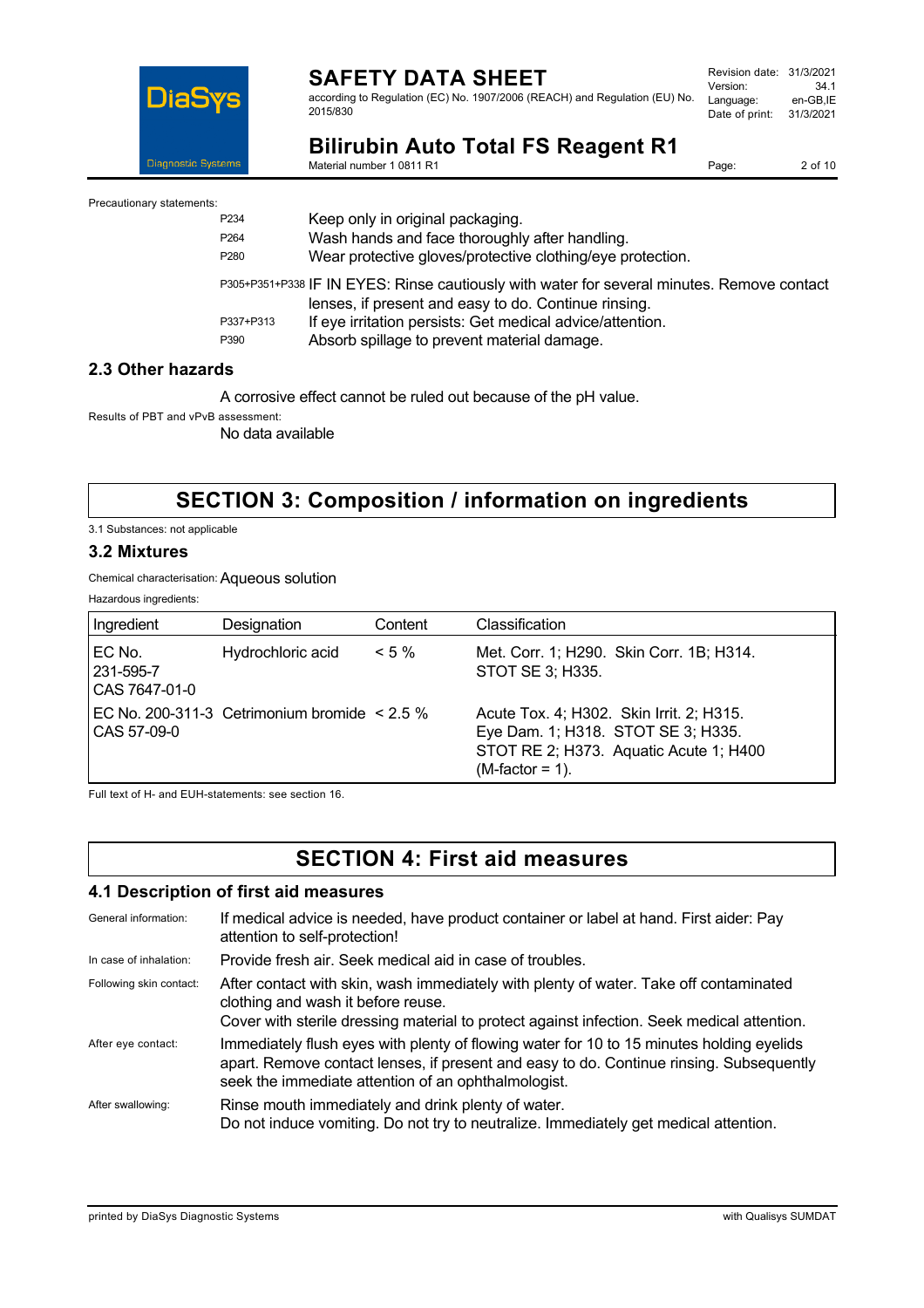according to Regulation (EC) No. 1907/2006 (REACH) and Regulation (EU) No. 2015/830

| Revision date: | 31/3/2021 |
|----------------|-----------|
| Version:       | 34.1      |
| Language:      | en-GB.IE  |
| Date of print: | 31/3/2021 |



**Bilirubin Auto Total FS Reagent R1** Material number 1 0811 R1

Page: 3 of 10

## **4.2 Most important symptoms and effects, both acute and delayed**

Causes serious eye irritation. A corrosive effect cannot be ruled out because of the pH value. May cause skin irritation in susceptible persons. May cause respiratory irritation.

## **4.3 Indication of any immediate medical attention and special treatment needed**

Treat symptomatically.

# **SECTION 5: Firefighting measures**

#### **5.1 Extinguishing media**

Suitable extinguishing media:

Product is non-combustible. Extinguishing materials should therefore be selected according to surroundings.

#### **5.2 Special hazards arising from the substance or mixture**

Fires in the immediate vicinity may cause the development of dangerous vapours. In case of fire may be liberated: Hydrogen chloride, hydrogen bromide (HBr), nitrogen oxides (NOx), carbon monoxide and carbon dioxide.

## **5.3 Advice for firefighters**

Special protective equipment for firefighters:

In case of surrounding fires: Wear a self-contained breathing apparatus and chemical protective clothing.

Additional information: Hazchem-Code: 2X

Do not allow fire water to penetrate into surface or ground water.

## **SECTION 6: Accidental release measures**

## **6.1 Personal precautions, protective equipment and emergency procedures**

Provide adequate ventilation. Do not breathe mist/vapours/spray. Wear appropriate protective equipment. Take off contaminated clothing and wash it before reuse. Avoid contact with skin and eyes. Keep unprotected people away.

#### **6.2 Environmental precautions**

Do not allow to penetrate into soil, waterbodies or drains.

#### **6.3 Methods and material for containment and cleaning up**

Soak up with absorbent materials such as sand, siliceus earth, acid- or universal binder. Store in special closed containers and dispose of according to ordinance. Final cleaning.

## **6.4 Reference to other sections**

Refer additionally to section 8 and 13.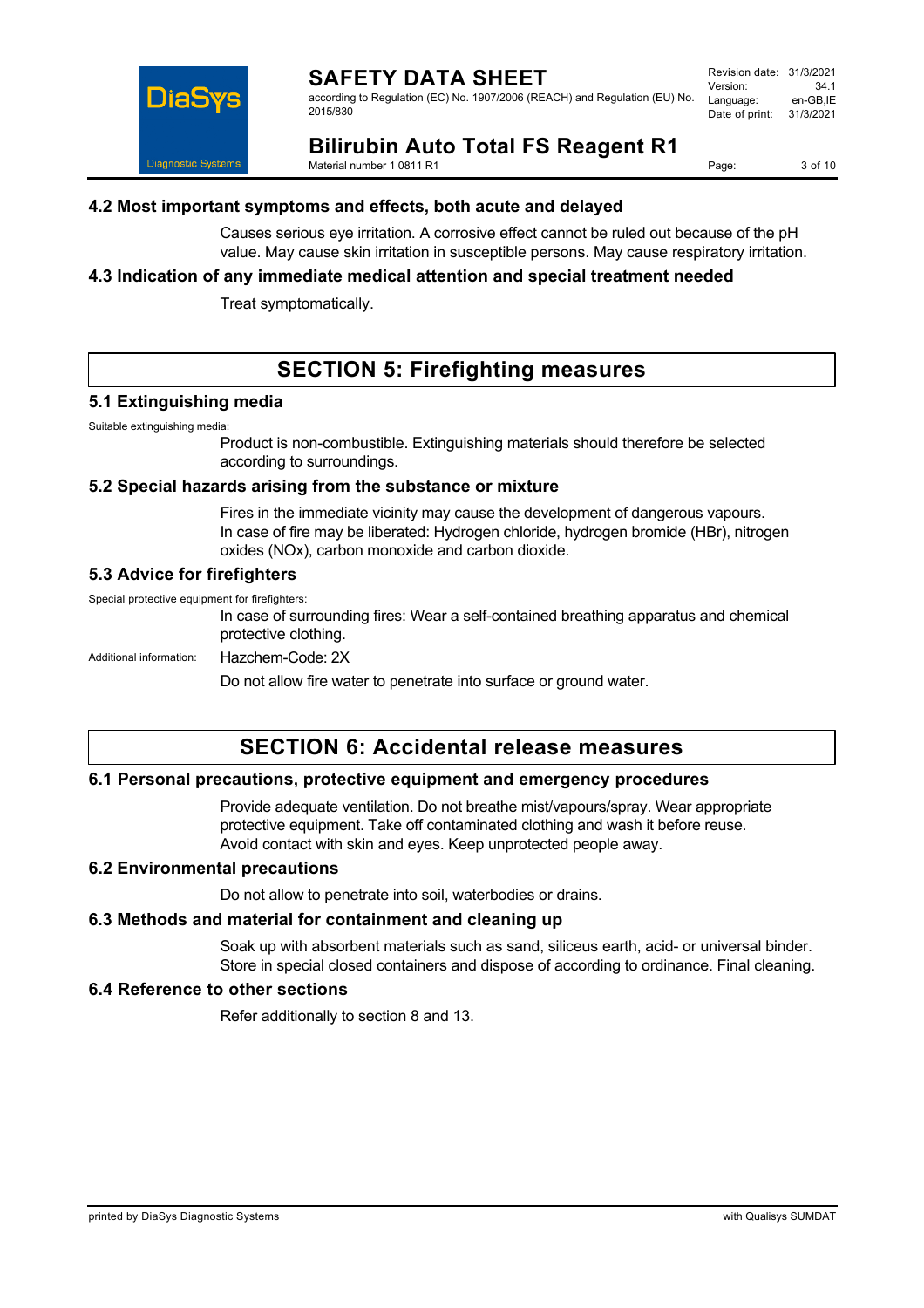

according to Regulation (EC) No. 1907/2006 (REACH) and Regulation (EU) No. 2015/830

Revision date: 31/3/2021 Version: 34.1 Language: Date of print: 31/3/2021

# **Bilirubin Auto Total FS Reagent R1**

Material number 1 0811 R1

Page: 4 of 10

# **SECTION 7: Handling and storage**

## **7.1 Precautions for safe handling**

Advices on safe handling: Provide adequate ventilation, and local exhaust as needed. Do not breathe mist/vapours/spray. Avoid contact with skin and eyes. Wear appropriate protective equipment. Wash hands before breaks and after work. Do not eat, drink or smoke when using this product. Take off immediately all contaminated clothing and wash it before reuse. Have eye wash bottle or eye rinse ready at work place.

## **7.2 Conditions for safe storage, including any incompatibilities**

Requirements for storerooms and containers:

Keep containers tightly closed and at a temperature between 2 °C and 8 °C. Do not freeze. Protect from light. Keep sterile. Unsuitable materials: Metals Keep only in original container. Hints on joint storage: Do not store together with alkalis. Keep away from food, drink and animal feedingstuffs.

## **7.3 Specific end use(s)**

No information available.

# **SECTION 8: Exposure controls/personal protection**

## **8.1 Control parameters**

Occupational exposure limit values:

| CAS No. Designation | Type                                                                                                                                                                                | Limit value                                                                                                                                                                                                                                                                        |
|---------------------|-------------------------------------------------------------------------------------------------------------------------------------------------------------------------------------|------------------------------------------------------------------------------------------------------------------------------------------------------------------------------------------------------------------------------------------------------------------------------------|
|                     | 7647-01-0 Hydrochloric acid Europe: IOELV: STEL<br>Europe: IOELV: TWA<br><b>Great Britain: WEL-STEL</b><br><b>Great Britain: WEL-TWA</b><br>Ireland: 15 minutes<br>Ireland: 8 hours | 15 mg/m <sup>3</sup> ; 10 ppm (Hydrogen chloride)<br>8 mg/m <sup>3</sup> ; 5 ppm (Hydrogen chloride)<br>8 mg/m <sup>3</sup> ; 5 ppm (gas and aerosol mists)<br>2 mg/m <sup>3</sup> ; 1 ppm (gas and aerosol mists)<br>15 mg/m <sup>3</sup> ; 10 ppm<br>8 mg/m <sup>3</sup> ; 5 ppm |

## **8.2 Exposure controls**

Provide adequate ventilation, and local exhaust as needed.

## **Personal protection equipment**

## **Occupational exposure controls**

| Respiratory protection: | Respiratory protection must be worn whenever the WEL levels have been exceeded.<br>Use filter type (E-P2/P3) according to EN 14387.                                                                                               |
|-------------------------|-----------------------------------------------------------------------------------------------------------------------------------------------------------------------------------------------------------------------------------|
| Hand protection:        | Protective gloves according to EN 374.<br>Glove material: Nitrile rubber - Layer thickness: 0.11 mm.<br>Breakthrough time: >480 min.<br>Observe glove manufacturer's instructions concerning penetrability and breakthrough time. |
| Eye protection:         | Tightly sealed goggles according to EN 166.                                                                                                                                                                                       |
| Body protection:        | Wear suitable protective clothing.                                                                                                                                                                                                |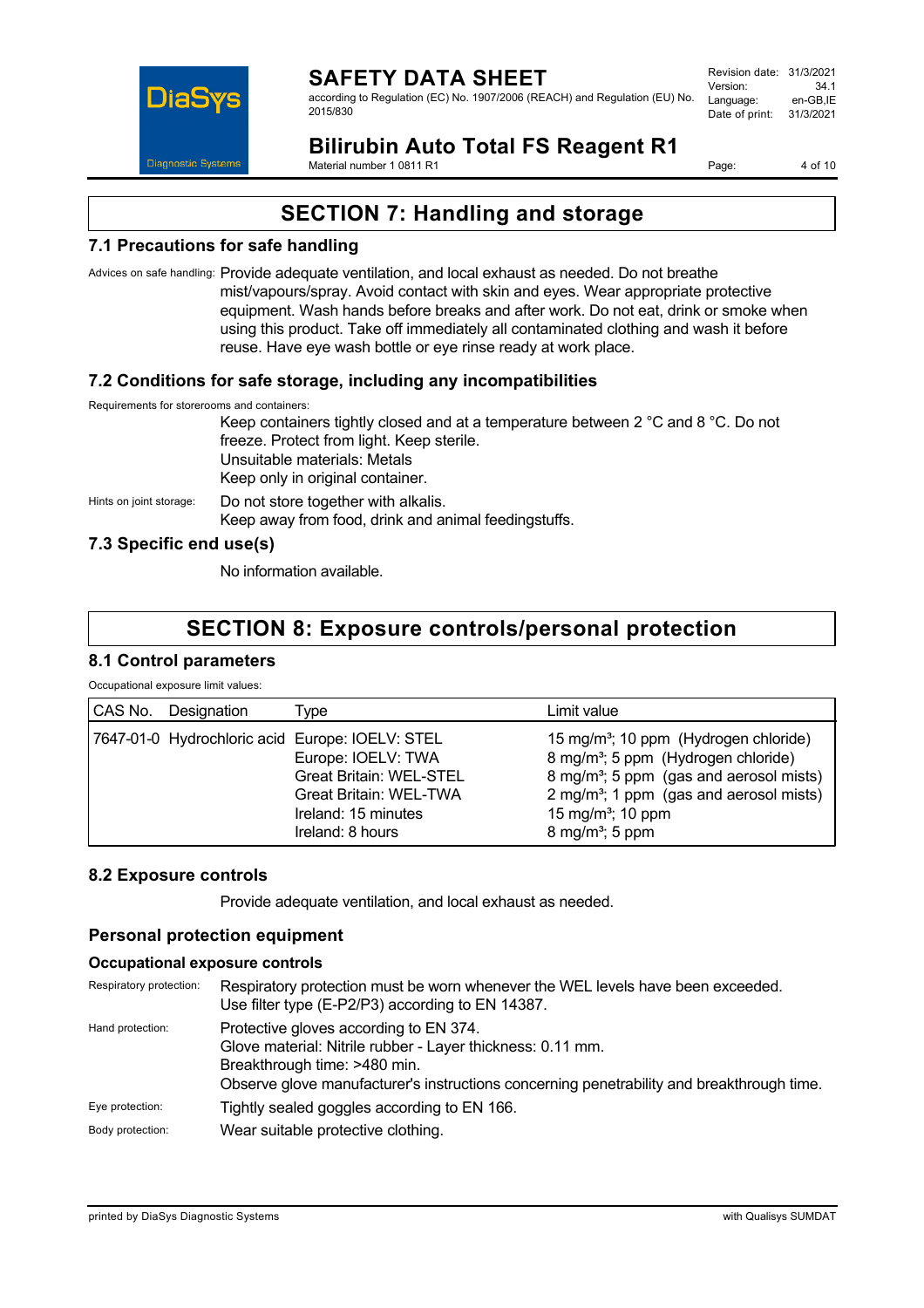

according to Regulation (EC) No. 1907/2006 (REACH) and Regulation (EU) No. 2015/830

| 31/3/2021 |
|-----------|
| 34.1      |
| en-GB,IE  |
| 31/3/2021 |
|           |

# **Bilirubin Auto Total FS Reagent R1**

Material number 1 0811 R1

Page: 5 of 10

General protection and hygiene measures:

Avoid contact with skin and eyes. Wash hands before breaks and after work. Do not breathe mist/vapours/spray. Do not eat, drink or smoke when using this product. Take off immediately all contaminated clothing and wash it before reuse. Have eye wash bottle or eye rinse ready at work place.

#### **Environmental exposure controls**

Refer to "6.2 Environmental precautions".

# **SECTION 9: Physical and chemical properties**

#### **9.1 Information on basic physical and chemical properties**

| Appearance:                              | Physical state at 20 °C and 101.3 kPa: liquid<br>Colour: clear to slightly opalescent, colourless to slightly yellowish |
|------------------------------------------|-------------------------------------------------------------------------------------------------------------------------|
| Odour:                                   | no characteristic odour                                                                                                 |
| Odour threshold:                         | No data available                                                                                                       |
| pH:                                      | $0.78 - 0.85$                                                                                                           |
| Melting point/freezing point:            | No data available                                                                                                       |
| Initial boiling point and boiling range: | No data available                                                                                                       |
| Flash point/flash point range:           | not combustible                                                                                                         |
| Evaporation rate:                        | No data available                                                                                                       |
| Flammability:                            | No data available                                                                                                       |
| Explosion limits:                        | No data available                                                                                                       |
| Vapour pressure:                         | No data available                                                                                                       |
| Vapour density:                          | No data available                                                                                                       |
| Density:                                 | 1.0124 g/mL                                                                                                             |
| Water solubility:                        | at 20 °C: completely miscible                                                                                           |
| Partition coefficient: n-octanol/water:  | No data available                                                                                                       |
| Auto-ignition temperature:               | No data available                                                                                                       |
| Decomposition temperature:               | No data available                                                                                                       |
| Viscosity, kinematic:                    | No data available                                                                                                       |
| Explosive properties:                    | No data available                                                                                                       |
| Oxidizing characteristics:               | No data available                                                                                                       |

## **9.2 Other information**

Additional information: No data available

# **SECTION 10: Stability and reactivity**

## **10.1 Reactivity**

May be corrosive to metals.

## **10.2 Chemical stability**

Stable under recommended storage conditions.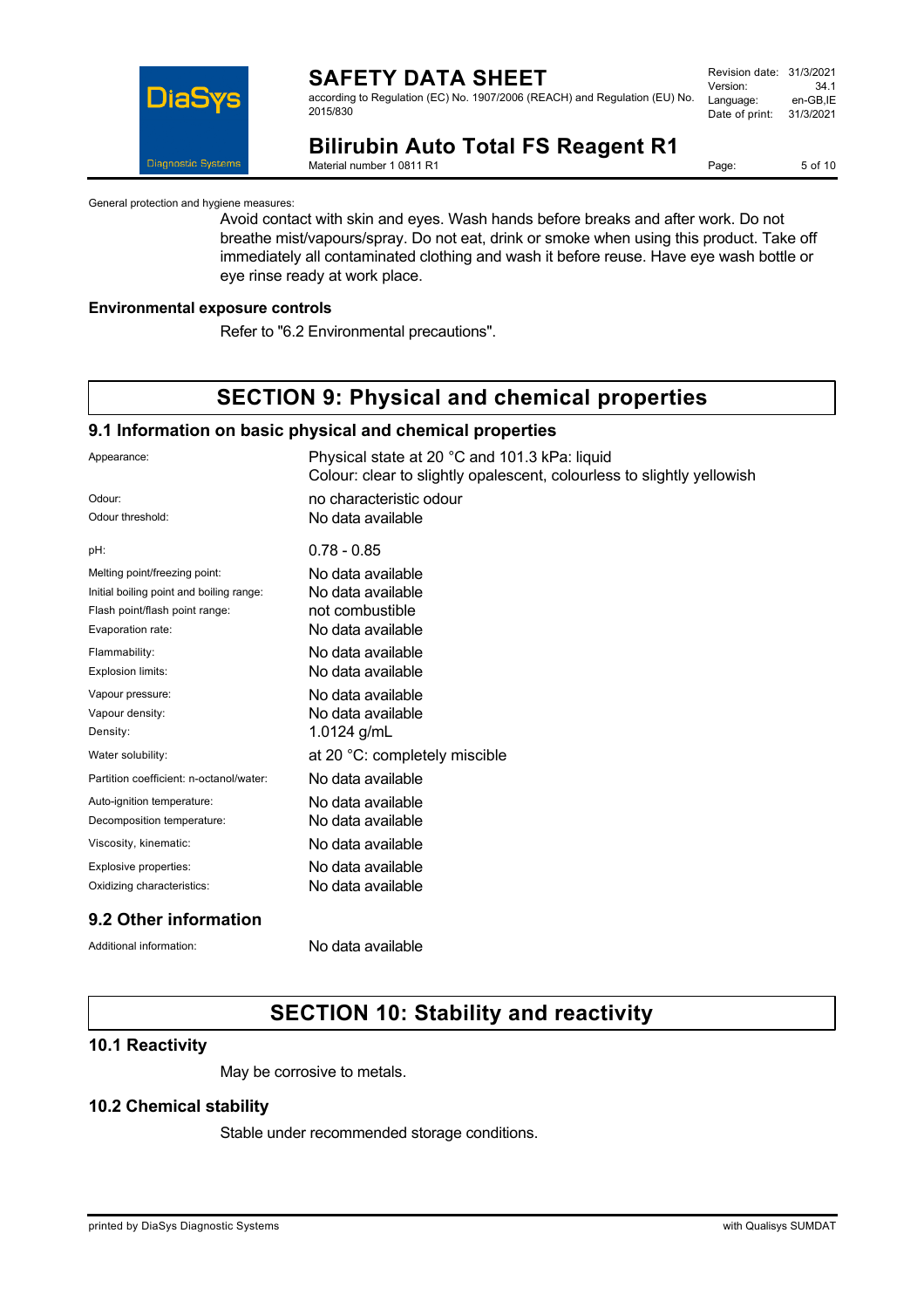

according to Regulation (EC) No. 1907/2006 (REACH) and Regulation (EU) No. 2015/830

| 31/3/2021 |
|-----------|
| 34.1      |
| en-GB.IE  |
| 31/3/2021 |
|           |



# **Bilirubin Auto Total FS Reagent R1**

Material number 1 0811 R1

Page: 6 of 10

## **10.3 Possibility of hazardous reactions**

No hazardous reaction when handled and stored according to provisions.

#### **10.4 Conditions to avoid**

Protect from frost, heat and sunlight.

#### **10.5 Incompatible materials**

Alkalis, metals

#### **10.6 Hazardous decomposition products**

No hazardous decomposition products when regulations for storage and handling are observed. Thermal decomposition: No data available

## **SECTION 11: Toxicological information**

## **11.1 Information on toxicological effects**

Toxicological effects: The statements are derived from the properties of the single components. No toxicological data is available for the product as such. Acute toxicity (oral): Based on available data, the classification criteria are not met. Acute toxicity (dermal): Lack of data. Acute toxicity (inhalative): Lack of data. Skin corrosion/irritation: Based on available data, the classification criteria are not met. Serious eye damage/irritation: Eye Irrit. 2; H319 = Causes serious eye irritation. Sensitisation to the respiratory tract: Lack of data. Skin sensitisation: Lack of data. Germ cell mutagenicity/Genotoxicity: Lack of data. Carcinogenicity: Lack of data. Reproductive toxicity: Lack of data. Effects on or via lactation: Lack of data. Specific target organ toxicity (single exposure): Based on available data, the classification criteria are not met. Specific target organ toxicity (repeated exposure): Lack of data. Aspiration hazard: Lack of data. **Symptoms** A corrosive effect cannot be ruled out because of the pH value. May cause skin irritation in susceptible persons. May cause respiratory irritation.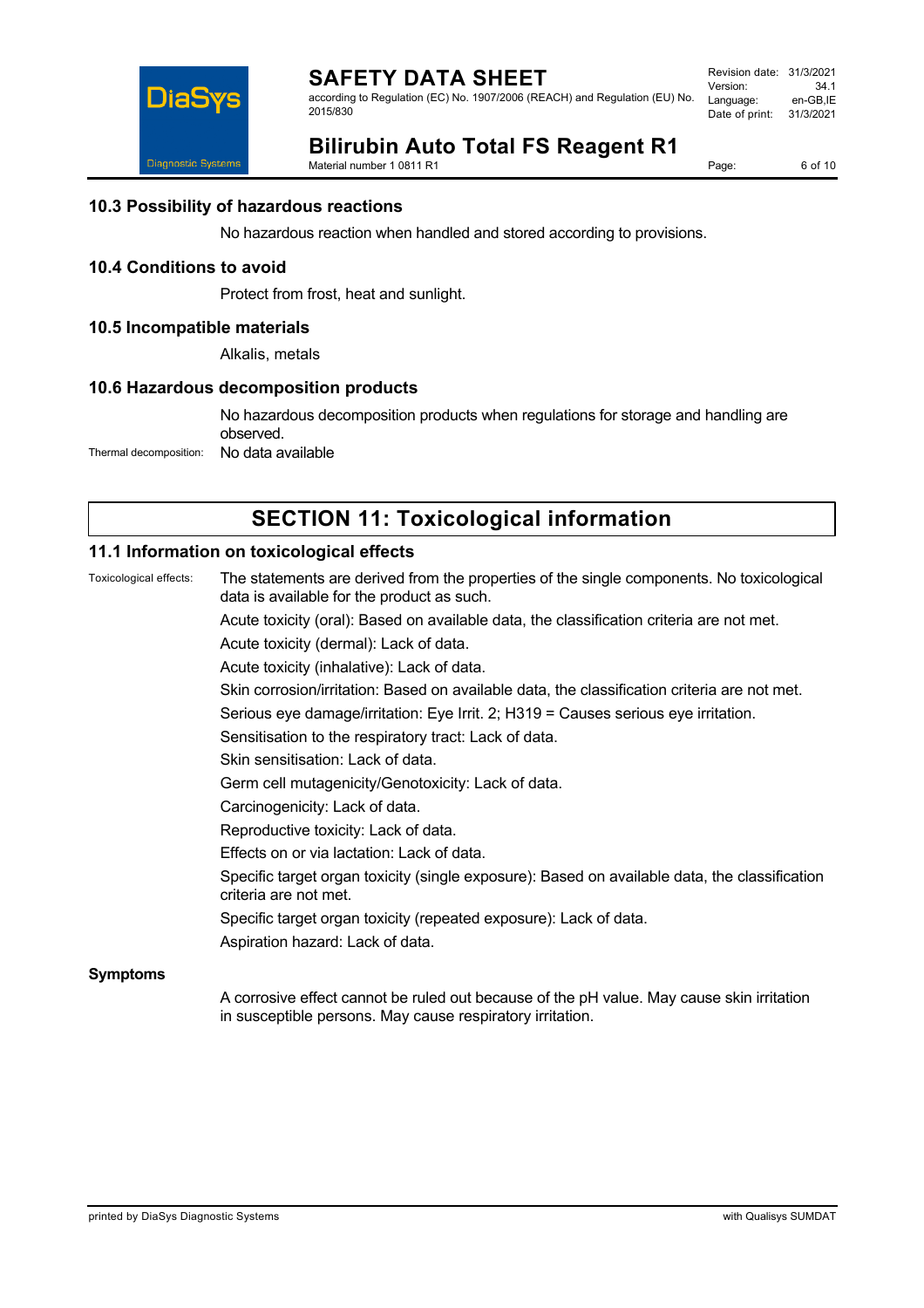

according to Regulation (EC) No. 1907/2006 (REACH) and Regulation (EU) No. 2015/830

Revision date: 31/3/2021 Version: 34.1 Language: Date of print: 31/3/2021

# **Bilirubin Auto Total FS Reagent R1**

Material number 1 0811 R1

Page: 7 of 10

# **SECTION 12: Ecological information**

## **12.1 Toxicity**

Aquatic toxicity: Harmful effects on water organisms by modification of pH-value. Information about Cetrimonium bromide: Daphnia toxicity: EC50 Daphnia magna (Big water flea): 0.03 mg/L/48h Fish toxicity: LC50 Danio rerio (zebrafish): 0.3 mg/L/96h

## **12.2 Persistence and degradability**

Further details: **Information about Cetrimonium bromide:** Biodegradability: 100 %/28 d. Readily degradable.

## **12.3 Bioaccumulative potential**

Partition coefficient: n-octanol/water: No data available

## **12.4 Mobility in soil**

No data available

## **12.5 Results of PBT and vPvB assessment**

No data available

## **12.6 Other adverse effects**

General information: Do not allow to enter into ground-water, surface water or drains.

## **SECTION 13: Disposal considerations**

## **13.1 Waste treatment methods**

## **Product**

| Waste key number: | 16 05 06 $*$ = Laboratory chemicals, consisting of or containing hazardous substances,<br>including mixtures of laboratory chemicals.<br>* = Evidence for disposal must be provided. |  |
|-------------------|--------------------------------------------------------------------------------------------------------------------------------------------------------------------------------------|--|
| Recommendation:   | Special waste. Dispose of waste according to applicable legislation.                                                                                                                 |  |
| Package           |                                                                                                                                                                                      |  |
| Waste key number: | 15 01 02 = Plastic packaging                                                                                                                                                         |  |
| Recommendation:   | Dispose of waste according to applicable legislation.                                                                                                                                |  |

Non-contaminated packages may be recycled.

## **SECTION 14: Transport information**

## **14.1 UN number**

ADR/RID, IMDG, IATA-DGR: UN 3264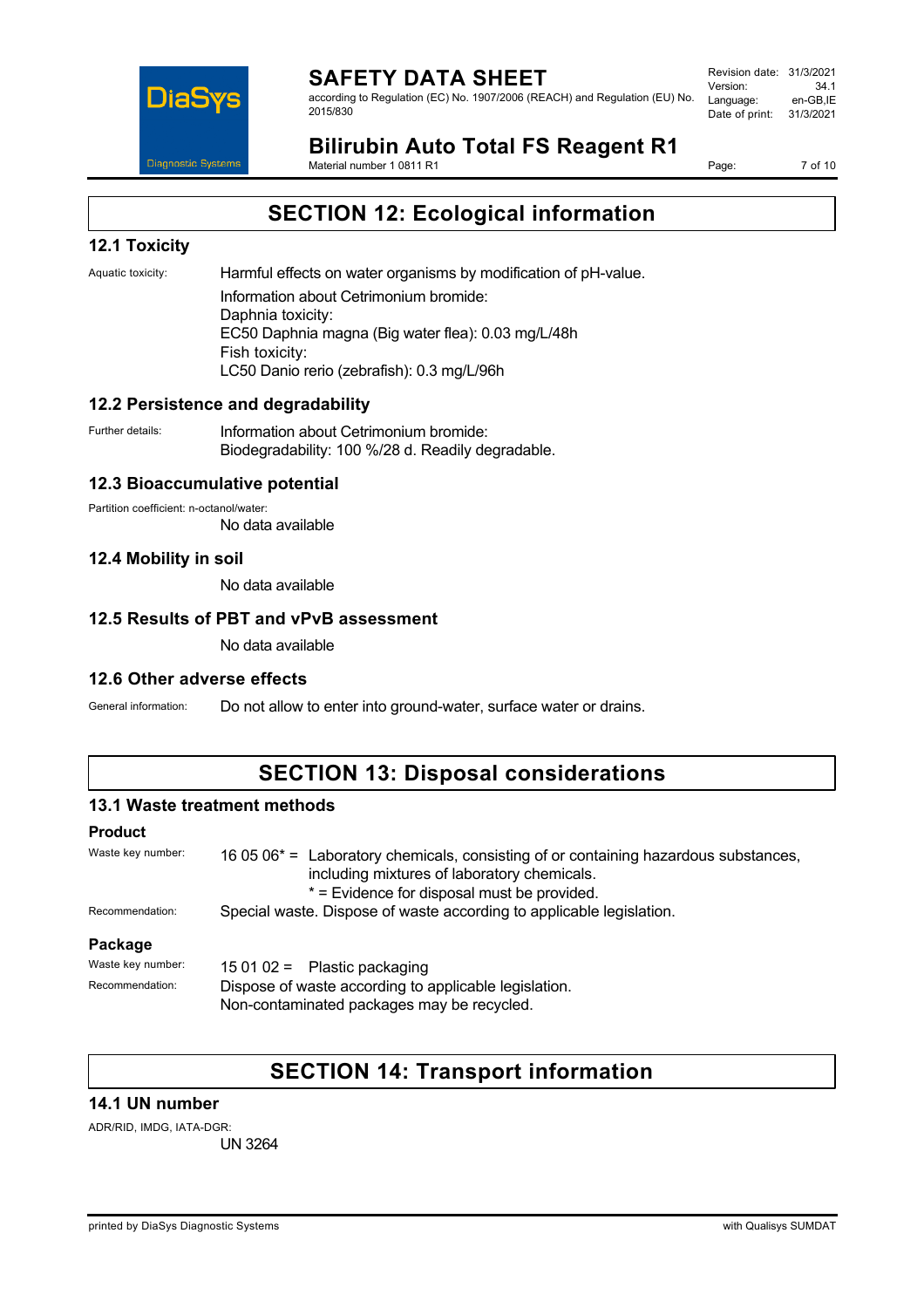according to Regulation (EC) No. 1907/2006 (REACH) and Regulation (EU) No. 2015/830

| 31/3/2021 |
|-----------|
| 34.1      |
| en-GB.IE  |
| 31/3/2021 |
|           |

# **Bilirubin Auto Total FS Reagent R1**

Material number 1 0811 R1

Page: 8 of 10

## **14.2 UN proper shipping name**

ADR/RID, IMDG, IATA-DGR:

**DiaS** 

**Diagnostic Systems** 

UN 3264, CORROSIVE LIQUID, ACIDIC, INORGANIC, N.O.S. (Hydrochloric acid solution)

## **14.3 Transport hazard class(es)**

| ADR/RID:  | Class 8, Code: C1  |
|-----------|--------------------|
| IMDG:     | Class 8, Subrisk - |
| IATA-DGR: | Class 8            |

## **14.4 Packing group**

ADR/RID, IMDG, IATA-DGR: III

## **14.5 Environmental hazards**

Marine pollutant: no

## **14.6 Special precautions for user**

| Land transport (ADR/RID)        |                                                    |
|---------------------------------|----------------------------------------------------|
| Warning board:<br>Hazard label: | ADR/RID: Kemmler-number 80, UN number UN 3264<br>8 |
| Sea transport (IMDG)            |                                                    |
| EmS:                            | F-A. S-B                                           |
| Segregation group:              |                                                    |
| Airtrananart (IATA)             |                                                    |

**Air transport (IATA)**

Hazard label: Corrosive

## **14.7 Transport in bulk according to Annex II of Marpol and the IBC Code**

No data available

## **SECTION 15: Regulatory information**

## **15.1 Safety, health and environmental regulations/legislation specific for the substance or mixture**

#### **National regulations - Great Britain**

Hazchem-Code: 2X

No data available

## **National regulations - EC member states**

## **Labelling of packaging with <= 125mL content**

#### Signal word: **Warning**

Hazard statements: not applicable

Precautionary statements: not applicable

Further regulations, limitations and legal requirements:

Use restriction according to REACH annex XVII, no.: 3, 75

## **15.2 Chemical Safety Assessment**

For this mixture a chemical safety assessment is not required.

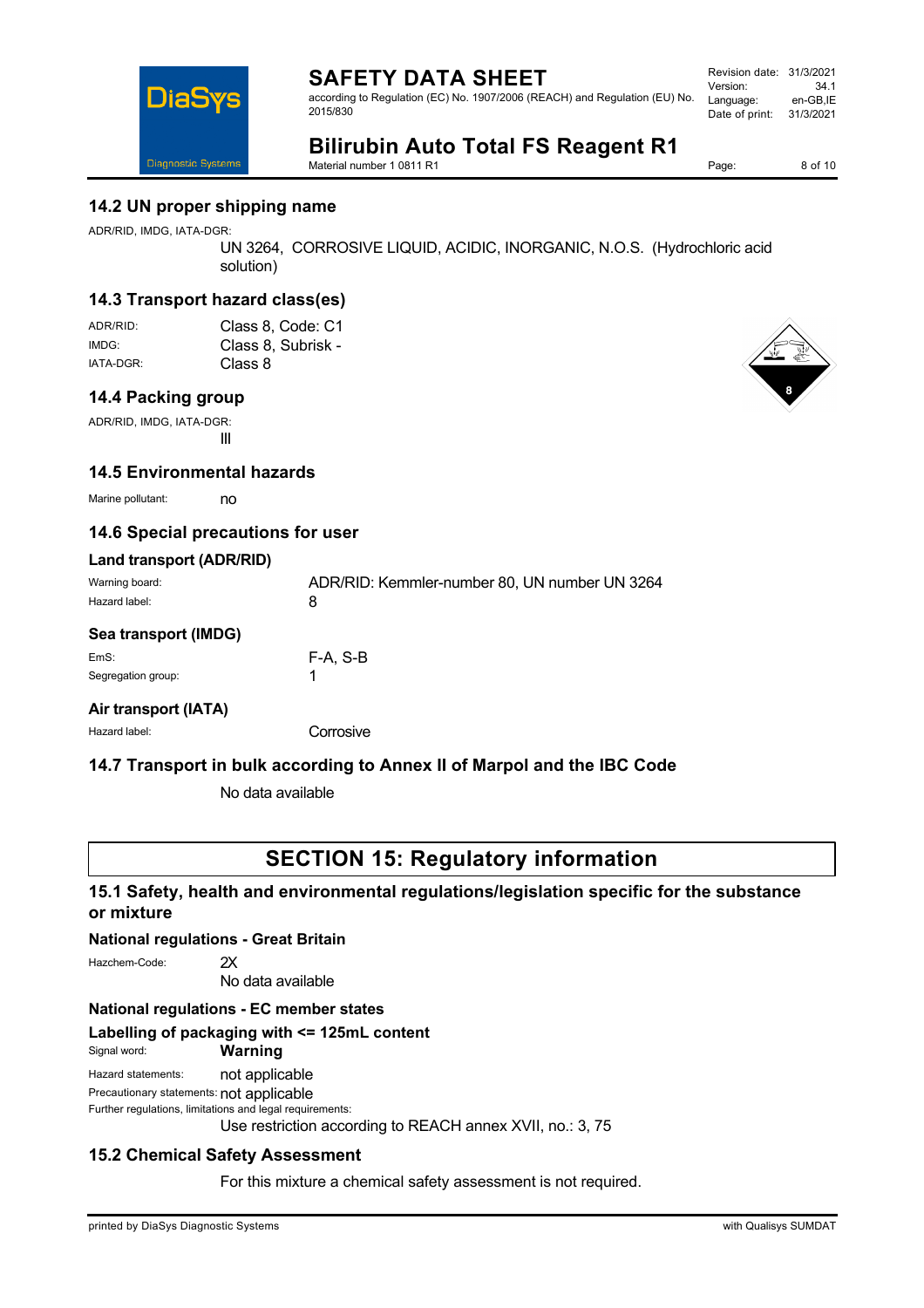

according to Regulation (EC) No. 1907/2006 (REACH) and Regulation (EU) No. 2015/830

Revision date: 31/3/2021 Version: 34.1 Language: Date of print: 31/3/2021

**Bilirubin Auto Total FS Reagent R1** Material number 1 0811 R1

Page: 9 of 10

# **SECTION 16: Other information**

#### **Further information**

Wording of the H-phrases under paragraph 2 and 3:

H290 = May be corrosive to metals.

H302 = Harmful if swallowed.

H314 = Causes severe skin burns and eye damage.

H315 = Causes skin irritation.

H318 = Causes serious eye damage.

H319 = Causes serious eye irritation.

H335 = May cause respiratory irritation.

H373 = May cause damage to organs through prolonged or repeated exposure.

H400 = Very toxic to aquatic life.

Abbreviations and acronyms:

ADN: European Agreement concerning the International Carriage of Dangerous Goods by Inland Waterways

ADR: European Agreement concerning the International Carriage of Dangerous Goods by Road

OEL: Occupational Exposure Limit Value

AS/NZS: Australian Standards/New Zealand Standards

CAS: Chemical Abstracts Service

CFR: Code of Federal Regulations

CLP: Classification, Labelling and Packaging

DMEL: Derived minimal effect level

DNEL: Derived no-effect level

EC50: Effective Concentration 50%

EC: European Community

EN: European Standard

EU: European Union

IATA: International Air Transport Association

IBC Code: International Code for the Construction and Equipment of Ships carrying

Dangerous Chemicals in Bulk

IMDG Code: International Maritime Dangerous Goods Code

LC50: Median lethal concentration

MARPOL: Maritime Pollution: The International Convention for the Prevention of Pollution from Ships

M-factor: Multiplication factor

OSHA: Occupational Safety and Health Administration

PBT: Persistent, bioaccumulative and toxic

PNEC: Predicted no-effect concentration

REACH: Registration, Evaluation, Authorisation and Restriction of Chemicals

RID: Regulations Concerning the International Carriage of Dangerous Goods by Rail

STOT RE: Specific target organ toxicity - repeated exposure

STOT SE: Specific target organ toxicity - single exposure

TLV: Threshold Limit Value

TSCA: Toxic Substance Control Act UN: United Nations

vPvB: Very persistent and very bioaccumulative WEL: Workplace Exposure Limit

Reason of change: General revision Date of first version: 30/10/2006

printed by DiaSys Diagnostic Systems with Qualisys SUMDAT